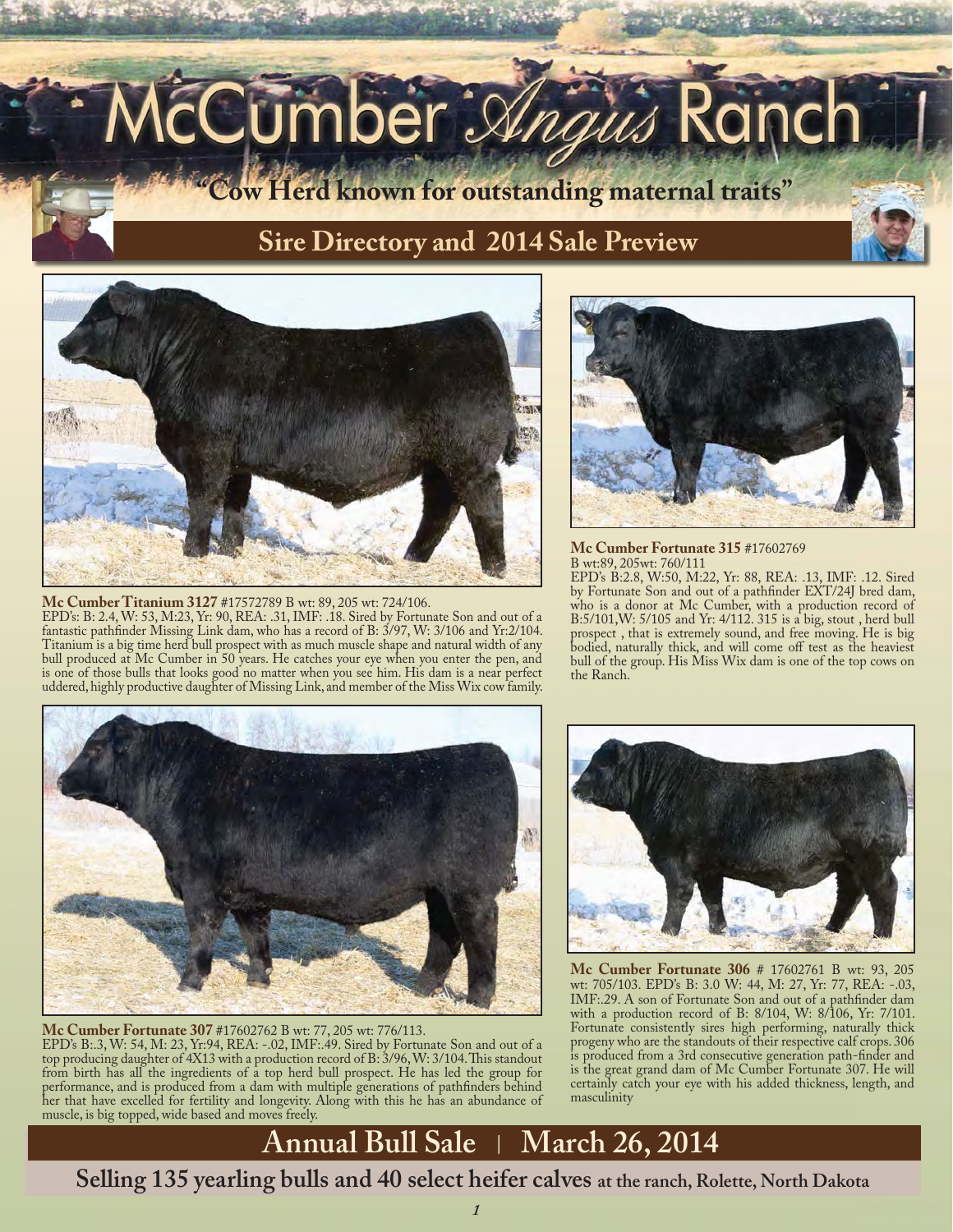

**Sinclair Fortunate Son** #16648841 2/11/2010 EPD's B: 4.0, W: 60, M: 18, Yr: 108, MARB: .28, REA: .16

*Notes from McCumber*<br>Hope everyone is getting through this cold winter well and has been able to capitalize on the tremendous prices on cattle.

2014 represents our 50th year in the Angus business. Mc Cumber Angus Ranch was started as an FFA project by my Dad, Chuck in 1964, and along with my Grandpa, Harold Tastad, they began breeding Angus cattle focused on adding profit to the commercial cattlemen's operation. For 5 decades this has been the main objective of the breeding program. Today, Mc Cumber Angus is a family partnership between Dad and me, and we continue the same goals and objectives laid out in 1964, to breed cattle that will have a positive impact on our commercial customer's operations. Without your loyal support of our program we would not be celebrating this 50 year mile-stone.

We invite you to join us on March 26th 2014 at 3:00 p.m. CDT for our Annual Production sale. We will be selling 135 Yearling Angus Bulls and 40 Yearling Angus Heifers. We believe this offering to be as consistent in type as any set of cattle we have offered. You will find thick, deep, sound structured cattle that are designed to work in an array of environments, and have the bred in ability to create a consistent calf crop for you. We invite you to stop by the Ranch anytime to look over the cattle. The sale will be broadcast by Superior Productions on Rural TV Dish Channel 232. If you would like a catalog please let us know. We will be mailing the catalogs the 2nd week in March and will have updated photos and information on our website. Hope to see you March 26th.



**Mc Cumber Fortunate 309** # 17602764 Bwt: 78, 205 wt: 683/100

EPD's B:.6, W: 44, M:23, Yr: 81, MARB: .44, REA: -.08. Sired by Fortunate Son and out of a 4X13 dam who is a donor at Mc Cumber. 309 is a top calving ease prospect, loaded with muscle. He combines this with added length and eye appeal. His donor dam Miss Wix 6145 of Mc Cumber is a daughter of Miss Wix 7111 of Mc Cumber.



**Mc Cumber Fortunate 316** #17602770 Bwt: 81, 205 wt 688/101. EPD's B: 2.2, W: 53, M: 21, Yr: 97, MARB: .33, REA: .16 Sired by Fortunate Son and out of a pathfinder dam with a production record of B: 7/97, W: 7/105, Yr: 6/104. 316 is thick, deep, and wide.

#### **A sample of the heifers that sold in our 2013 sale**

Note the capacity and femininity of the Mc Cumber females. It has been selected for and bred into our females for 50 years. The heifers below are sired by 4X13, Entrepreneur and Fortunate Son. Watch our web site for photos of the heifers selling on March 26,2014. This sale will be broadcast by Superior Productions on Rural TV channel 232.

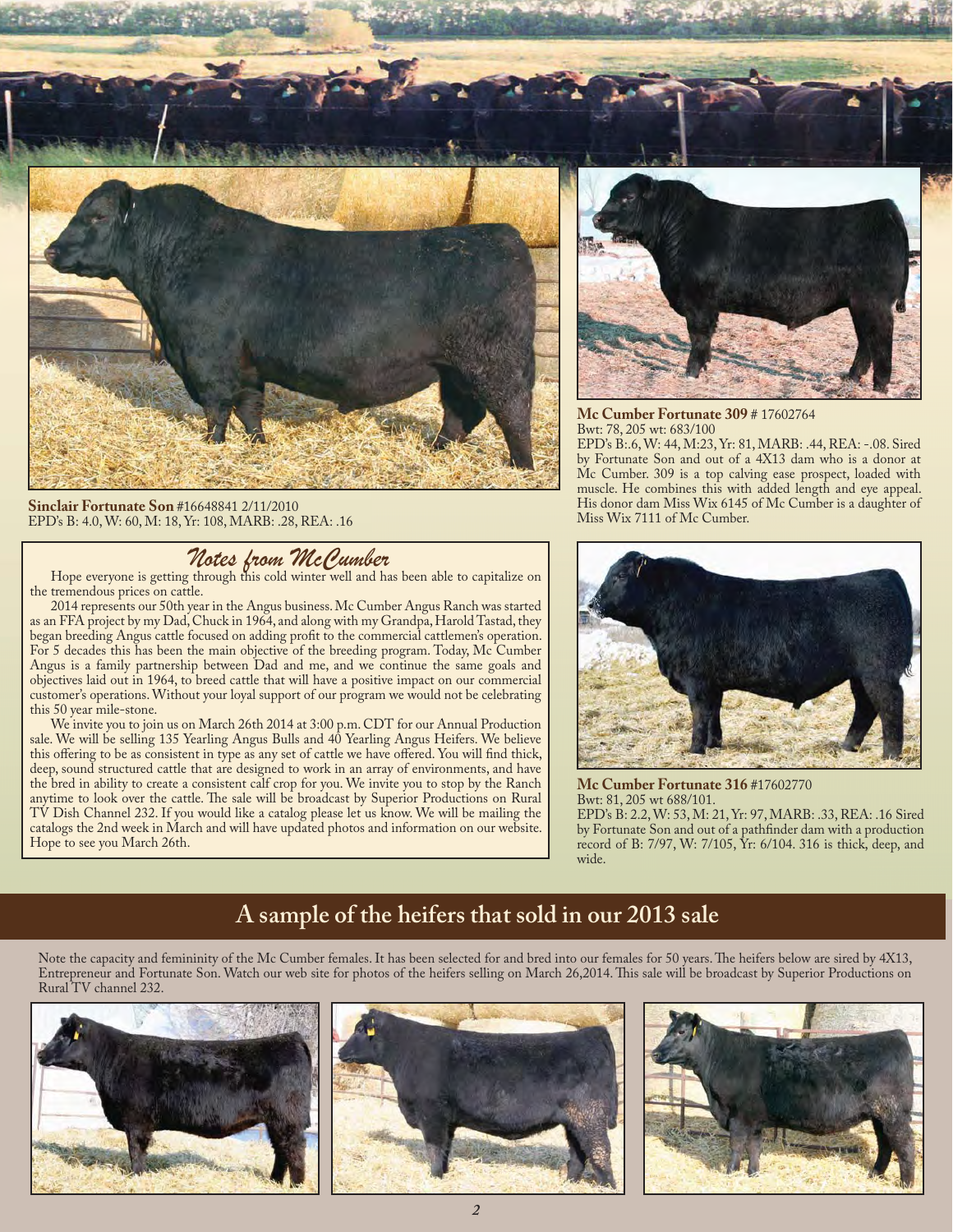



**Mc Cumber 8R101 Rito 3183** #17572839

Bwt: 90, 205 wt: 768/112. EPD's B: 3.5, W: 55, M: 20, Yr: 91, REA: .37, IMF: -.09. Sired by Entrepreuer and out of a New Day/ EXT dam who has a production record of B:3/100, W:3/104, Yr:2/103. 3183 is a 3/4 brother to Rito Rolette, and is produced by one of the top young cows on the Ranch. His added muscle shape, and eye appeal is combined with some of the top performance in the pen



**Mc Cumber 8R101 Rito 321** #17572867 Bwt:80, 205 wt 701/102 EPD's B:2.0' W:48, M:16, Yr:85. REA:.16, IMF:.20. Sired by Entrepreneur and out of a 4X13 dam. 321 is just what you would expect from Entrepreneur. He is a stout, masculine, heavy muscled beef bull with a big scrotal.



**Sinclair Entrepreneur 8R101** #16027234 **Mc Cumber Rito Rolette 1108** #16976262



**Mc Cumber 1108 Rito 3120** # 17572783 Bwt: 94, 205 wt: 787/115 EPD's: B: 4.4, W: 47, M:26, Yr: 81, REA:.28, IMF: .16. A son

of Rito Rolette and out of a dam with a production record of B:6/100, W: 6/103, Yr: 5/99. 3120 is a stout, wide made beef bull with an abundance of capacity. His dam is a big bodied, wide made female with a big, well shaped hoof, and a neat well attached udder.



**Mc Cumber 1108 Rito 3193** #17572849 Bwt: 96, 205 wt: 763/112 EPD's B 4.3, W: 48, M: 25, Yr:85, REA:.11, IMF: .21. Sired by Rito Rolette and out of a pathfinder 4X13 dam with B: 3/107, W: 3/110, Yr: 2/105. A definite favorite of mine. This well made, wide tracking son of Rito Rolette, has been a standout from birth. His highly productive dam is one of the top ratioing females on the Ranch.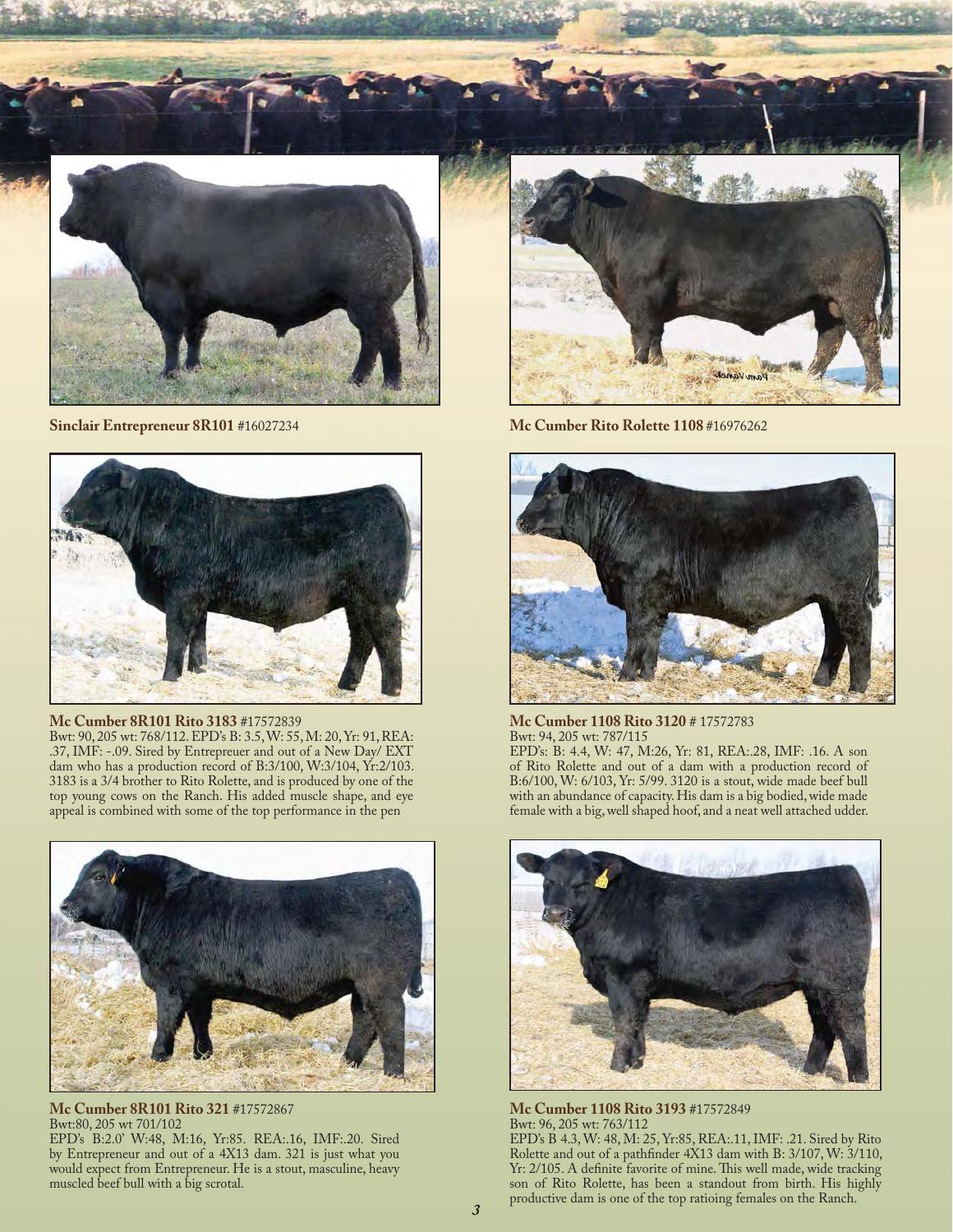|      |                  | <b>ASSESSED</b> | <b>CONSTRUCTION</b> |                                    |       |           |                                           |           |                   |            |            | A BERN Blue Blomer all all |            |            |       |            |
|------|------------------|-----------------|---------------------|------------------------------------|-------|-----------|-------------------------------------------|-----------|-------------------|------------|------------|----------------------------|------------|------------|-------|------------|
|      |                  |                 |                     | March 26, 2014 Sale Preview        |       |           |                                           |           |                   |            |            |                            |            |            |       |            |
| Anm  | <b>Anm Birth</b> | Reg No.         | Dam                 | <b>MGS Name</b>                    | Birth | <b>WN</b> | <b>WN Adj</b>                             | <b>WN</b> | <b>BW</b>         | <b>WN</b>  | YW         | Milk                       | Marb       | RE         | \$W   | <b>\$B</b> |
| Tag  | Date             |                 | Tag                 |                                    | Wt    | <b>WT</b> | <b>WT</b>                                 | Ratio     | <b>EPD</b>        | <b>EPD</b> | <b>EPD</b> | <b>EPD</b>                 | <b>EPD</b> | <b>EPD</b> |       |            |
| 302  | 12/26/12         | 17602758        | 983                 | Sinclair Extra 4X13                | 78    | 790       | <b>Sinclair Fortunate Son OIB2</b><br>693 | 101       | 1.0               | 47         | 84         | 21                         | .32        | $-11$      | 31.64 | 62.86      |
| 304  | 1/1/13           | 17602759        | 985                 | Sinclair Extra 4X13                | 80    | 835       | 740                                       | 108       | 2.3               | 50         | 88         | 21                         | .40        | .03        | 29.56 | 67.07      |
| 306  | 1/4/13           | 17602761        | 413                 | MC Cumber 155 Bando 214            | 93    | 810       | 705                                       | 103       | 3.1               | 43         | 77         | 27                         | .30        | $-.02$     | 29.30 | 51.07      |
| 307  | 1/4/13           | 17602762        | 9122                | Sinclair Extra 4X13                | 77    | 875       | 776                                       | 113       | $\cdot$           | 54         | 94         | 24                         | .49        | $-.02$     | 36.33 | 69.11      |
| 309  | 1/5/13           | 17602764        | 6145                | Sinclair Extra 4X13                | 78    | 785       | 683                                       | 100       | $.7\,$            | 43         | 80         | 24                         | .45        | $-.07$     | 30.51 | 64.77      |
| 310  | 1/6/13           | 17602765        | 0152                | MC Cumber 4X13 Extra 751           | 91    | 745       | 693                                       | 101       | 3.9               | 48         | 87         | 23                         | .39        | .20        | 24.61 | 66.22      |
| 311  | 1/9/13           | 17602766        | 018                 | <b>Sinclair Extra 4X13</b>         | 83    | 830       | 769                                       | 112       | 2.2               | 53         | 92         | 22                         | .40        | $-.02$     | 31.97 | 67.63      |
| 314  | 1/10/13          | 17602768        | 930                 | Sinclair Extra 4X13                | 81    | 765       | 690                                       | 101       | .9                | 49         | 90         | 20                         | .46        | .05        | 30.75 | 72.53      |
| 315  | 1/10/13          | 17602769        | 7176                | <b>Sitz JLS Emulation Ext 536P</b> | 89    | 865       | 760                                       | 111       | 2.8               | 50         | 88         | 23                         | .15        | .14        | 29.25 | 58.42      |
| 316  | 1/12/13          | 17602770        | 509                 | SAV 8180 Traveler 004              | 81    | 780       | 688                                       | 101       | 2.3               | 53         | 98         | 21                         | .33        | .16        | 32.11 | 69.70      |
| 318  | 1/14/13          | 17602772        | 9235                | <b>Sitz JLS Emulation Ext 536P</b> | 83    | 835       | 757                                       | 111       | 3.2               | 52         | 93         | 24                         | .23        | .15        | 28.58 | 60.66      |
| 319  | 1/16/13          | 17602773        | 9231                | <b>Sitz JLS Emulation Ext 536P</b> | 94    | 765       | 700                                       | 102       | 4.0               | 46         | 80         | 21                         | .30        | .05        | 24.82 | 63.65      |
| 338  | 1/19/13          | 17572955        | 9153                | <b>O C C Missing Link 830M</b>     | 98    | 745       | 688                                       | 101       | 4.8               | 50         | 88         | 20                         | .21        | .36        | 23.03 | 64.86      |
| 349  | 1/21/13          | 17572966        | 9017                | Sinclair Extra 4X13                | 76    | 690       | 639                                       | 93        | $\boldsymbol{.8}$ | 45         | 86         | 22                         | .38        | $-.08$     | 28.97 | 65.38      |
| 351  | 1/21/13          | 17572968        | 0102                | Sitz Rainmaker 6536                | 93    | 735       | 705                                       | 103       | 3.4               | 47         | 88         | 25                         | .30        | .11        | 25.21 | 58.07      |
| 367  | 1/23/13          | 17607569        | 7174                | <b>Sitz JLS Emulation Ext 536P</b> | 88    | 835       | 755                                       | 110       | 2.5               | 53         | 84         | 20                         | .27        | .11        | 33.80 | 57.23      |
| 380  | 1/26/13          | 17572989        | 5116                | <b>MC Cumber 7111 Total Value</b>  | 86    | 795       | 724                                       | 106       | 2.4               | 52         | 86         | 20                         | .25        | .21        | 32.06 | 57.98      |
| 3001 | 2/10/13          | 17609932        | 463                 | Pine Creek Right Time 1147         | 85    | 710       | 674                                       | ET        | 4.1               | 51         | 92         | 26                         | .28        | .06        | 34.64 | 62.99      |
| 3013 | 2/17/13          | 17609937        | 463                 | <b>Pine Creek Right Time 1147</b>  | 93    | 650       | 630                                       | ET.       | 4.1               | 51         | 92         | 26                         | .28        | .06        | 34.64 | 62.99      |
| 3028 | 2/25/13          | 17649599        | 6173                | <b>MC Cumber 7078 VRD 3108</b>     | 88    | 655       | 651                                       | 103       | 5.2               | 42         | 81         | 24                         | .32        | .06        | 17.39 | 58.43      |
| 3105 | 1/28/13          | 17572769        | 4149                | <b>MC Cumber New Trend 1206</b>    | 101   | 685       | 630                                       | 92        | 6.2               | 36         | 70         | 20                         | .19        | .14        | 13.21 | 50.14      |
| 3107 | 1/29/13          | 17572771        | 0115                | <b>O C C Missing Link 830M</b>     | 89    | 720       | 704                                       | 103       | 3.1               | 50         | 88         | 24                         | .25        | .41        | 29.05 | 64.92      |
| 3109 | 1/29/13          | 17572773        | 097                 | <b>Sinclair Extra 4X13</b>         | 80    | 685       | 708                                       | 104       | 3.2               | 50         | 91         | $\overline{2}$             | .51        | .04        | 26.26 | 74.57      |
| 3117 | 1/30/13          | 17572780        | 9260                | Sinclair Extra 4X13                | 78    | 725       | 685                                       | 100       | 1.0               | 51         | 90         | 20                         | .33        | .01        | 32.45 | 67.89      |
| 3127 | 1/31/13          | 17572789        | 926                 | <b>O C C Missing Link 830M</b>     | 89    | 765       | 724                                       | 106       | 2.5               | 52         | 91         | 23                         | .18        | .31        | 34.64 | 56.55      |
| 3149 | 2/3/13           | 17572809        | 5150                | <b>BT Right Time 24J</b>           | 97    | 730       | 680                                       | 99        | 4.8               | 49         | 88         | 19                         | .21        | .20        | 23.22 | 59.30      |
| 3153 | 2/3/13           | 17572813        | 0131                | OCC Tremendous 619T                | 94    | 675       | 671                                       | 98        | 3.2               | 47         | 84         | 19                         | .27        | .19        | 25.67 | 63.56      |
| 3158 | 2/4/13           | 17572817        | 928                 | Sinclair Extra 4X13                | 87    | 700       | 671                                       | 98        | 2.2               | 45         | 82         | 20                         | .47        | .04        | 27.39 | 66.36      |
| 3162 | 2/4/13           | 17572820        | 9208                | <b>Sinclair Extra 4X13</b>         | 90    | 700       | 672                                       | 98        | 2.9               | 44         | 78         | 22                         | .35        | $-.05$     | 26.72 | 64.49      |
| 3164 | 2/5/13           | 17572822        | 9242                | Sinclair Extra 4X13                | 86    | 650       | 627                                       | 92        | 2.7               | 43         | 80         | 19                         | .37        | $-.04$     | 24.14 | 65.52      |
| 3166 | 2/5/13           | 17572824        | 796                 | MC Cumber 004 Traveler 513         | 83    | 735       | 687                                       | 100       | 1.8               | 48         | 92         | 22                         | .21        | .23        | 27.59 | 61.31      |
| 3168 | 2/6/13           | 17572826        | 7162                | <b>Sitz JLS Emulation Ext 536P</b> | 87    | 665       | 624                                       | 91        | 3.2               | 41         | 74         | 21                         | .13        | .03        | 26.44 | 55.97      |
| 3184 | 2/8/13           | 17572840        | 756                 | MC Cumber 1147 RT Time 465         | 105   | 665       | 629                                       | 92        | 6.1               | 48         | 84         | 18                         | .28        | .13        | 20.40 | 59.91      |
| 3190 | 2/9/13           | 17572846        | 7115                | <b>MC Cumber Tradition 383</b>     | 96    | 715       | 677                                       | 99        | 5.8               | 47         | 85         | 19                         | .24        | .03        | 17.33 | 54.50      |
| 3195 | 2/11/13          | 17572851        | 991                 | Sinclair Extra 4X13                | 89    | 710       | 694                                       | 101       | 2.2               | 47         | 84         | 22                         | .39        | .09        | 29.30 | 69.18      |
| 3197 | 2/11/13          | 17572853        | 9148                | O C C Paxton 730P                  | 89    | 650       | 637                                       | 93        | 2.5               | 46         | 82         | 17                         | .23        | .26        | 26.43 | 58.68      |

ti V

**Ard**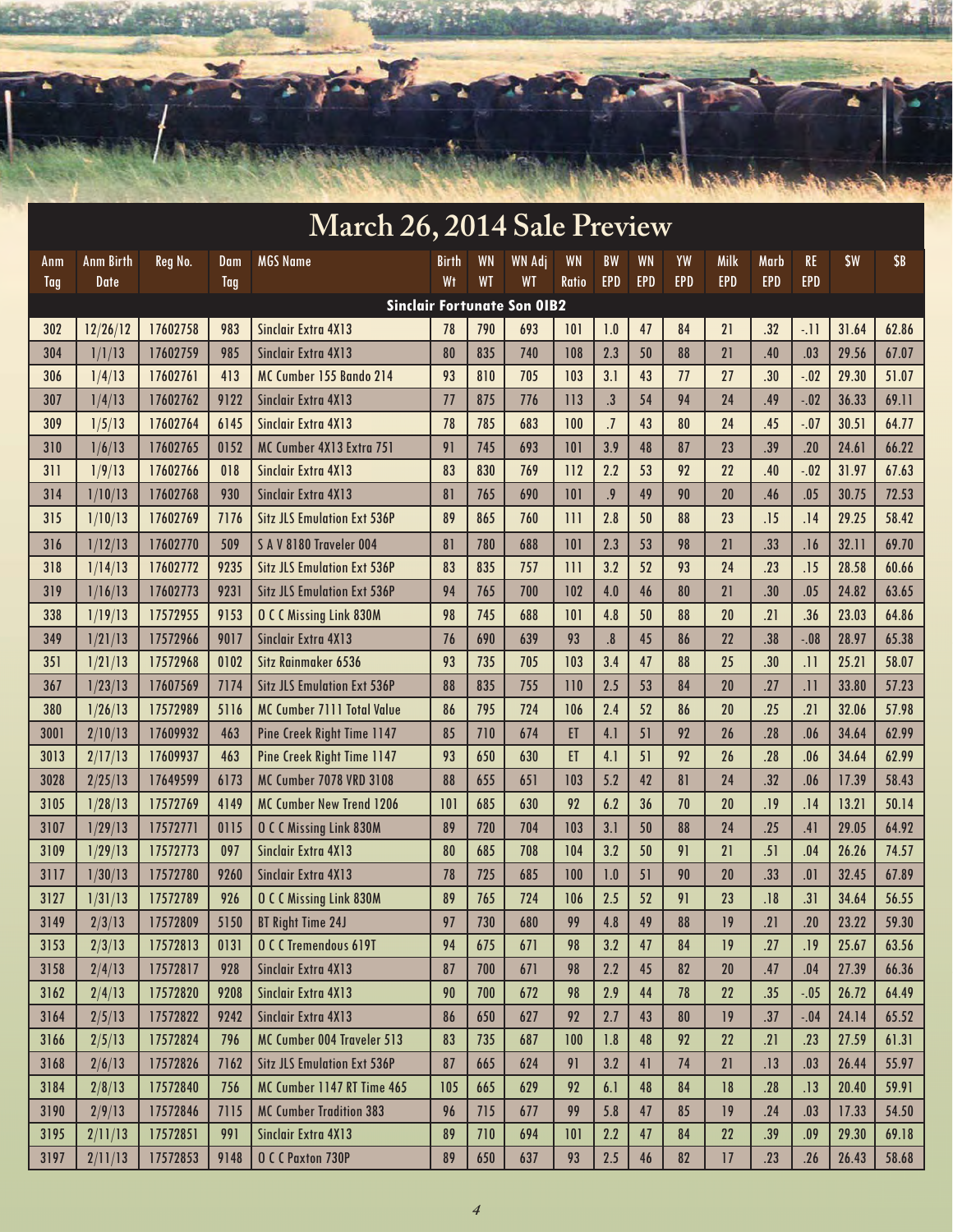

|                             | March 26, 2014 Sale Preview |           |            |                                                |              |           |               |           |            |            |            |            |            |            |       |            |
|-----------------------------|-----------------------------|-----------|------------|------------------------------------------------|--------------|-----------|---------------|-----------|------------|------------|------------|------------|------------|------------|-------|------------|
| Anm                         | <b>Anm Birth</b>            | Reg No.   | Dam        | <b>MGS</b> Name                                | <b>Birth</b> | <b>WN</b> | <b>WN Adj</b> | <b>WN</b> | <b>BW</b>  | <b>WN</b>  | YW         | Milk       | Marb       | <b>RE</b>  | \$W   | <b>\$B</b> |
| Tag                         | Date                        |           | <b>Tag</b> |                                                | Wt           | <b>WT</b> | WT            | Ratio     | <b>EPD</b> | <b>EPD</b> | <b>EPD</b> | <b>EPD</b> | <b>EPD</b> | <b>EPD</b> |       |            |
|                             |                             |           |            | <b>Sinclair Fortunate Son OIB2 (continued)</b> |              |           |               |           |            |            |            |            |            |            |       |            |
| 3198                        | 2/12/13                     | 17572854  | 7133       | SAV8180 Traveler 004                           | 90           | 675       | 645           | 94        | 4.3        | 49         | 90         | 21         | .28        | .10        | 22.35 | 68.12      |
| 3202                        | 2/13/13                     | 17572859  | 4162       | <b>BT New Trend 172K</b>                       | 92           | 675       | 646           | 94        | 4.5        | 48         | 87         | 21         | .28        | .01        | 23.76 | 58.77      |
| 3206                        | 2/15/13                     | 17572863  | 9143       | <b>Sinclair Extra 4X13</b>                     | 88           | 680       | 673           | 98        | 3.1        | 45         | 82         | 20         | .47        | $-.06$     | 25.00 | 66.90      |
| 3221                        | 2/17/13                     | 622502335 | 736        | <b>Sitz JLS Emulation Ext 536P</b>             | 90           | 650       | 630           | 100       |            |            |            |            |            |            |       |            |
| 3224                        | 2/19/13                     | 17572881  | 1012       | <b>O C C Missing Link 830M</b>                 | 80           | 695       | 756           | 111       | 1.8        | 53         | 92         | 24         | .28        | .24        | 33.98 | 66.00      |
| 3231                        | 2/21/13                     | 17572888  | 903        | <b>MC Cumber Total Value 7116</b>              | 92           | 680       | 685           | 100       | 4.0        | 47         | 83         | 21         | .32        | .10        | 24.35 | 62.06      |
| 3232                        | 2/22/13                     | 17572889  | 434        | <b>Pine Creek Right Time 1147</b>              | 94           | 710       | 699           | 102       | 3.9        | 54         | 95         | 21         | .23        | .12        | 29.36 | 61.54      |
| 3242                        | 2/28/13                     | 17572898  | 6052       | N Bar Prime Time D806                          | 92           | 665       | 668           | 98        | 2.9        | 47         | 88         | 20         | .43        | .04        | 29.25 | 63.90      |
| 3244                        | 2/28/13                     | 17572900  | 731        | Sinclair Extra 4X13                            | 90           | 695       | 698           | 102       | 3.7        | 49         | 87         | 21         | .38        | .01        | 25.44 | 69.45      |
| 3259                        | 3/14/13                     | 17572915  | 681        | MC Cumber 6122 Equator 419                     | 95           | 650       | 687           | 100       | 4.2        | 47         | 90         | 21         | .28        | .30        | 20.68 | 63.13      |
| 3260                        | 3/15/13                     | 17572917  | 847        | LT Timberwolf 5014                             | 85           | 700       | 745           | 109       | 2.6        | 54         | 92         | 24         | .37        | .19        | 36.23 | 72.86      |
| Mc Cumber Rito Rolette 1108 |                             |           |            |                                                |              |           |               |           |            |            |            |            |            |            |       |            |
| 328                         | 1/17/13                     | 17572937  | 9009       | Sinclair Extra 4X13                            | 84           | 745       | 683           | 100       | 1.9        | 39         | 70         | 25         | .31        | $-.01$     | 28.35 | 60.49      |
| 341                         | 1/20/13                     | 17572958  | 4148       | <b>BT New Trend 172K</b>                       | 79           | 715       | 642           | 94        | 1.7        | 35         | 63         | 24         | .08        | .12        | 26.65 | 42.07      |
| 352                         | 1/21/13                     | 17572969  | 919        | Sinclair Extra 4X13                            | 80           | 740       | 684           | 100       | 1.8        | 45         | 80         | 22         | .27        | .10        | 29.68 | 63.78      |
| 362                         | 1/22/13                     | 17572977  | 5184       | <b>MC Cumber Classic 202</b>                   | 92           | 745       | 673           | 98        | 3.6        | 36         | 65         | 23         | .07        | .05        | 21.63 | 41.64      |
| 363                         | 1/23/13                     | 17572978  | 0126       | MC Cumber 4X13 Extra 751                       | 72           | 635       | 654           | 96        | 3.1        | 40         | 73         | 23         | .22        | .05        | 24.19 | 56.20      |
| 364                         | 1/23/13                     | 17572979  | 0126       | MC Cumber 4X13 Extra 751                       | 68           | 675       | 689           | 101       | 3.1        | 40         | 73         | 23         | .22        | .05        | 24.19 | 56.20      |
| 377                         | 1/24/13                     | 17572988  | 9214       | <b>Sitz JLS Emulation Ext 536P</b>             | 95           | 850       | 789           | 115       | 4.5        | 50         | 84         | 26         | .17        | .19        | 27.14 | 60.54      |
| 382                         | 1/26/13                     | 17572991  | 0218       | O C C Tremendous 619T                          | 85           | 770       | 743           | 109       | 1.7        | 46         | 77         | 21         | .10        | .35        | 32.35 | 48.09      |
| 392                         | 1/27/13                     | 17572999  | 7011       | <b>Garrison 8128 Dynamite</b>                  | 74           | 760       | 693           | 101       | 1.2        | 44         | 74         | 23         | .16        | .15        | 32.58 | 45.01      |
| 3008                        | 2/14/13                     | 17609935  | 2027       | <b>Garrison 8128 Dynamite</b>                  | 70           | 675       | 647           | ET        | 2.8        | 42         | 71         | 25         | .14        | .16        | 28.61 | 43.73      |
| 3016                        | 2/17/13                     | 17609940  | 5139       | <b>BT Right Time 24J</b>                       | 87           | 710       | 688           | ET        | 2.8        | 41         | 71         | 26         | .21        | .32        | 27.87 | 53.91      |
| 3020                        | 2/18/13                     | 17609942  | 5139       | <b>BT Right Time 24J</b>                       | 85           | 700       | 680           | ET        | 2.8        | 41         | 71         | 26         | .21        | .32        | 27.87 | 53.91      |
| 3112                        | 1/29/13                     | 17572776  | 689        | <b>MC Cumber Total Value 449</b>               | 84           | 770       | 707           | 103       | 1.3        | 40         | 74         | 22         | .12        | .14        | 28.01 | 47.49      |
| 3118                        | 1/30/13                     | 17572781  | 889        | MC Cumber 004 Traveler 6120                    | 87           | 710       | 654           | 96        | 3.0        | 37         | 71         | 25         | .05        | .13        | 22.54 | 44.89      |
| 3120                        | 1/30/13                     | 17572783  | 6163       | <b>MC Cumber 7078 VRD 3108</b>                 | 94           | 855       | 787           | 115       | 4.5        | 47         | 82         | 25         | .16        | .27        | 24.43 | 52.46      |
| 3131                        | 2/1/13                      | 17572793  | 632        | Sitz Triangle S Valubull                       | 88           | 760       | 703           | 103       | 1.6        | 40         | 73         | 23         | .16        | .11        | 28.12 | 43.08      |
| 3133                        | 2/1/13                      | 17572795  | 06         | Sinclair Extra 4X13                            | 75           | 660       | 653           | 95        | .9         | 40         | 72         | 21         | .25        | .10        | 29.08 | 61.24      |
| 3138                        | 2/1/13                      | 17572799  | 9102       | <b>O C C Missing Link 830M</b>                 | 93           | 740       | 703           | 103       | 4.3        | 48         | 82         | 22         | .02        | .39        | 25.23 | 55.77      |
| 3144                        | 2/2/13                      | 17572804  | 723        | Sinclair Extra 4X13                            | 85           | 685       | 636           | 100       | 1.3        | 47         | 82         | 21         | .25        | 0.00       | 31.60 | 60.92      |
| 3170                        | 2/6/13                      | 17572828  | 572        | <b>MC Cumber Tradition 383</b>                 | 88           | 675       | 634           | 93        | 3.8        | 35         | 65         | 24         | .16        | 0.00       | 20.49 | 43.03      |
| 3173                        | 2/6/13                      | 17572831  | 8200       | <b>Sitz JLS Emulation Ext 536P</b>             | 98           | 670       | 630           | 92        | 5.4        | 32         | 59         | 21         | .12        | .14        | 14.29 | 50.38      |
| 3185                        | 2/8/13                      | 17572841  | 769        | Sinclair Extra 4X13                            | 88           | 695       | 656           | 96        | 2.9        | 42         | 78         | 21         | .26        | .03        | 23.98 | 66.61      |
| 3189                        | 2/9/13                      | 17572845  | 707        | Sinclair Extra 4X13                            | 81           | 680       | 643           | 94        | 1.1        | 40         | 76         | 23         | .24        | $-.02$     | 27.80 | 62.69      |
| 3193                        | 2/10/13                     | 17572849  | 9228       | Sinclair Extra 4X13                            | 96           | 785       | 763           | 112       | 4.3        | 49         | 86         | 25         | .22        | .10        | 25.51 | 62.59      |
| 3218                        | 2/17/13                     | 17572874  | 781        | Sinclair Extra 4X13                            | 96           | 675       | 654           | 96        | 3.6        | 40         | 71         | 21         | .28        | $-.02$     | 23.01 | 62.20      |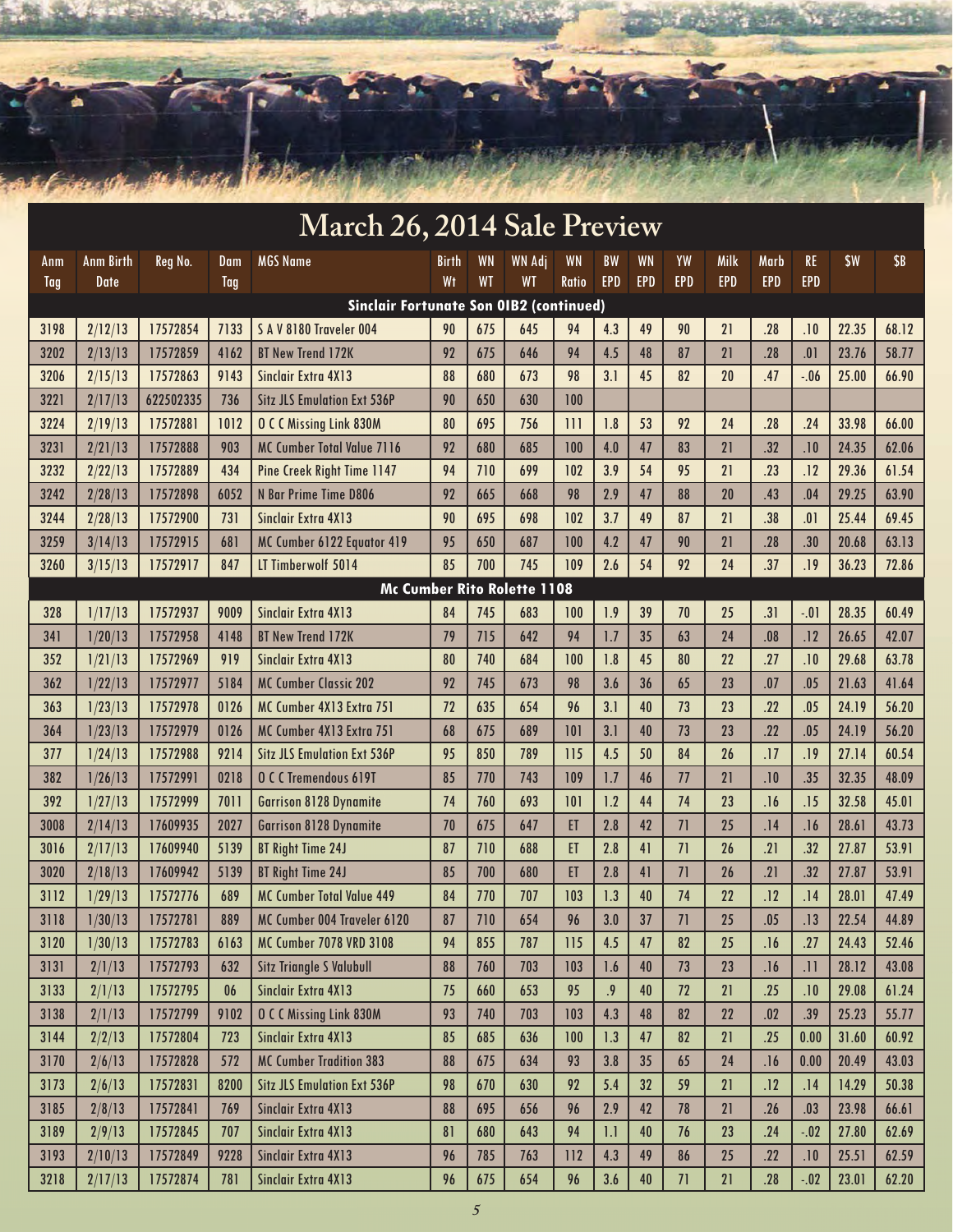

|      | <b>March 26, 2014 Sale Preview</b> |          |        |                                    |                            |           |                                   |              |                         |           |            |            |            |            |       |            |
|------|------------------------------------|----------|--------|------------------------------------|----------------------------|-----------|-----------------------------------|--------------|-------------------------|-----------|------------|------------|------------|------------|-------|------------|
| Anm  | <b>Anm Birth</b>                   | Reg No.  | $D$ am | <b>MGS Name</b>                    | <b>Birth</b>               | <b>WN</b> | <b>WN Adj</b>                     | <b>WN</b>    | <b>BW</b>               | <b>WN</b> | YW         | Milk       | Marb       | <b>RE</b>  | \$W   | <b>\$B</b> |
| Tag  | <b>Date</b>                        |          | Tag    |                                    | Wt                         | <b>WT</b> | <b>WT</b>                         | <b>Ratio</b> | <b>EPD</b>              | EPD       | <b>EPD</b> | <b>EPD</b> | <b>EPD</b> | <b>EPD</b> |       |            |
|      |                                    |          |        |                                    |                            |           | Mc Cumber 8R101 Rito 1122         |              |                         |           |            |            |            |            |       |            |
| 3031 | 3/10/13                            | 17649817 | 4225   | S Right Time 205                   | 89                         | 650       | 677                               | 107          | 4.2                     | 41        | 71         | 24         | .12        | .24        | 23.26 | 48.25      |
| 3035 | 4/2/13                             | 17649819 | 678    | SAV8180 Traveler 004               | 87                         | 613       | 705                               | 112          | 4.3                     | 49        | 81         | 20         | .23        | .19        | 25.64 | 49.90      |
| 3036 | 4/4/13                             | 17649816 | 4150   | <b>BT New Trend 172K</b>           | 88                         | 600       | 696                               | 110          | 2.8                     | 41        | 61         | 22         | .16        | .13        | 30.60 | 30.83      |
| 3037 | 4/5/13                             | 17649823 | 607    | MC Cumber 8005 New Day 455         | 88                         | 610       | 712                               | 113          | 3.6                     | 45        | 78         | 22         |            |            | 25.49 |            |
| 3220 | 2/17/13                            | 17572878 | 083    | <b>McCumber Hard Drive 7150</b>    | 93                         | 710       | 730                               | 107          | 4.4                     | 50        | 80         | 22         | .27        | .17        | 27.86 | 61.25      |
| 3256 | 3/11/13                            | 17572912 | 023    | <b>McCumber Hard Drive 7150</b>    | 88                         | 650       | 722                               | 106          | 4.1                     | 45        | 74         | 23         | .19        | .18        | 26.14 | 48.65      |
|      |                                    |          |        |                                    |                            |           | Mc Cumber 8R101 Rito 1129         |              |                         |           |            |            |            |            |       |            |
| 3192 | 2/10/13                            | 17572848 | 9      | <b>Sinclair Entrepreneur 8R101</b> | 84                         | 630       | 677                               | 99           | 1.6                     | 47        | 79         | 18         | .14        | .14        | 31.15 | 55.41      |
| 3208 | 2/15/13                            | 17572865 | 185    | Sinclair Extra 4X13                | 72                         | 615       | 671                               | 98           | $\cdot$ .               | 38        | 66         | 22         | .32        | .08        | 31.16 | 59.74      |
| 3215 | 2/17/13                            | 17572872 | 1133   | <b>O C C Missing Link 830M</b>     | 77                         | 675       | 733                               | 107          | 0.0                     | 46        | 78         | 23         | .16        | .35        | 34.85 | 59.40      |
| 3219 | 2/17/13                            | 17572876 | 1111   | <b>O C C Missing Link 830M</b>     | 76                         | 660       | 718                               | 105          | $\overline{\bf 8}$      | 44        | 77         | 25         | .08        | .33        | 32.65 | 50.85      |
| 3223 | 2/19/13                            | 17572880 | 144    | O C C Tremendous 619T              | 72                         | 585       | 649                               | 95           | $-6$                    | 41        | 63         | 20         | .13        | .29        | 35.59 | 49.91      |
| 3235 | 2/24/13                            | 17572892 | 1223   | O C C Tremendous 619T              | 71                         | 715       | 787                               | 115          | $-1.1$                  | 51        | 79         | 22         | .13        | .31        | 40.89 | 49.88      |
| 3249 | 3/3/13                             | 17572905 | 182    | MC Cumber 4X13 Extra 829           | 72                         | 635       | 724                               | 106          | $-.3$                   | 44        | 74         | 24         | .21        | .12        | 34.88 | 52.40      |
| 3267 | 3/21/13                            | 17572924 | 1129   | MC Cumber 004 Traveler 6120        | 81                         | 626       | 746                               | 109          | $\overline{\mathbf{8}}$ | 48        | 78         | 24         | .32        | .06        | 36.19 | 61.15      |
|      | Mc Cumber Tremendous 1163          |          |        |                                    |                            |           |                                   |              |                         |           |            |            |            |            |       |            |
| 3040 | 3/21/13                            | 17670914 | 8215   | Sinclair Extra 4X13                | 87                         | 655       | 675                               | 103          | 1.6                     | 40        | 72         | 23         | .34        | .25        | 28.78 | 61.56      |
| 3041 | 3/25/13                            | 17670915 | 808    | LT Timberwolf 5014                 | 89                         | 675       | 706                               | 108          | 1.4                     | 43        | 76         | 23         | .05        | .37        | 30.58 | 46.81      |
| 3042 | 4/1/13                             | 17670916 | 9194   | <b>Sitz JLS Emulation Ext 536P</b> | 83                         | 635       | 701                               | 107          | 2.4                     | 42        | 70         | 21         | $-.03$     | .43        | 28.89 | 42.98      |
| 3043 | 4/1/13                             | 17670917 | 9021   | Sinclair Extra 4X13                | 86                         | 600       | 663                               | 101          | 1.6                     | 40        | 72         | 26         | .24        | .29        | 29.66 | 64.05      |
|      |                                    |          |        |                                    |                            |           | <b>Mc Cumber Missing Link 124</b> |              |                         |           |            |            |            |            |       |            |
| 342  | 1/20/13                            | 17572959 | 1207   | <b>Sitz JLS Emulation Ext 536P</b> | 78                         | 815       | 810                               | 118          | 2.0                     | 55        | 86         | 29         | .16        | .24        | 39.19 | 56.19      |
| 346  | 1/21/13                            | 17572963 | 1224   | <b>Sinclair Entrepreneur 8R101</b> | 72                         | 665       | 678                               | 99           | $-2$                    | 50        | 81         | 22         | .08        | .18        | 37.36 | 52.26      |
| 3102 | 1/28/13                            | 17572766 | 121    | <b>Sitz JLS Emulation Ext 536P</b> | 84                         | 700       | 720                               | 105          | 2.2                     | 48        | 78         | 25         | .18        | .14        | 33.67 | 55.70      |
|      |                                    |          |        |                                    | <b>Sinclair Extra 4X13</b> |           |                                   |              |                         |           |            |            |            |            |       |            |
| 3011 | 2/16/13                            | 17670462 | 636    | Boyd New Day 8005                  | 92                         | 655       | 633                               | ET.          | 1.3                     | 45        | 82         | 25         | .50        | .02        | 37.63 | 77.34      |
|      |                                    |          |        |                                    |                            |           | O C C Tremendous 619T             |              |                         |           |            |            |            |            |       |            |
| 322  | 1/16/13                            | 17572877 | 126    | <b>Sinclair Extra 4X13</b>         | 80                         | 710       | 711                               | 104          | 1.2                     | 44        | 65         | 21         | .33        | .41        | 36.42 | 64.51      |
| 324  | 1/17/13                            | 17572895 | 865    | Sinclair Extra 4X13                | 81                         | 740       | 660                               | 96           | $-.2$                   | 42        | 65         | 9          | .34        | .41        | 36.66 | 64.16      |
| 374  | 1/24/13                            | 17572987 | 537    | MC Cumber 155 Bando 214            | 74                         | 770       | 697                               | 102          | $-4$                    | 39        | 60         | 26         | .15        | .43        | 37.52 | 40.75      |
| 387  | 1/27/13                            | 17572995 | 1130   | <b>Sinclair Entrepreneur 8R101</b> | 69                         | 665       | 686                               | 100          | $-.4$                   | 46        | 71         | 17         | .04        | .51        | 36.10 | 45.73      |
| 397  | 1/27/13                            | 17573003 | 1014   | <b>Rito Revolve OR5</b>            | 77                         | 650       | 673                               | 98           | $\overline{.9}$         | 43        | 65         | 19         | .08        | .48        | 34.78 | 39.44      |
| 3110 | 1/29/13                            | 17572774 | 180    | Mc Cumber Missing Link 9112        | 82                         | 600       | 631                               | 92           | 1.4                     | 40        | 69         | 18         | .14        | .62        | 28.91 | 56.63      |
| 3111 | 1/29/13                            | 17572775 | 1128   | Sinclair Entrepreneur 8R101        | 78                         | 730       | 749                               | 110          | $\overline{.5}$         | 50        | 73         | 20         | .13        | .50        | 39.69 | 51.70      |
| 3151 | 2/3/13                             | 17572811 | 747    | SAV 8180 Traveler 004              | 93                         | 780       | 726                               | 106          | 2.4                     | 44        | 66         | 23         | .15        | .49        | 33.64 | 49.21      |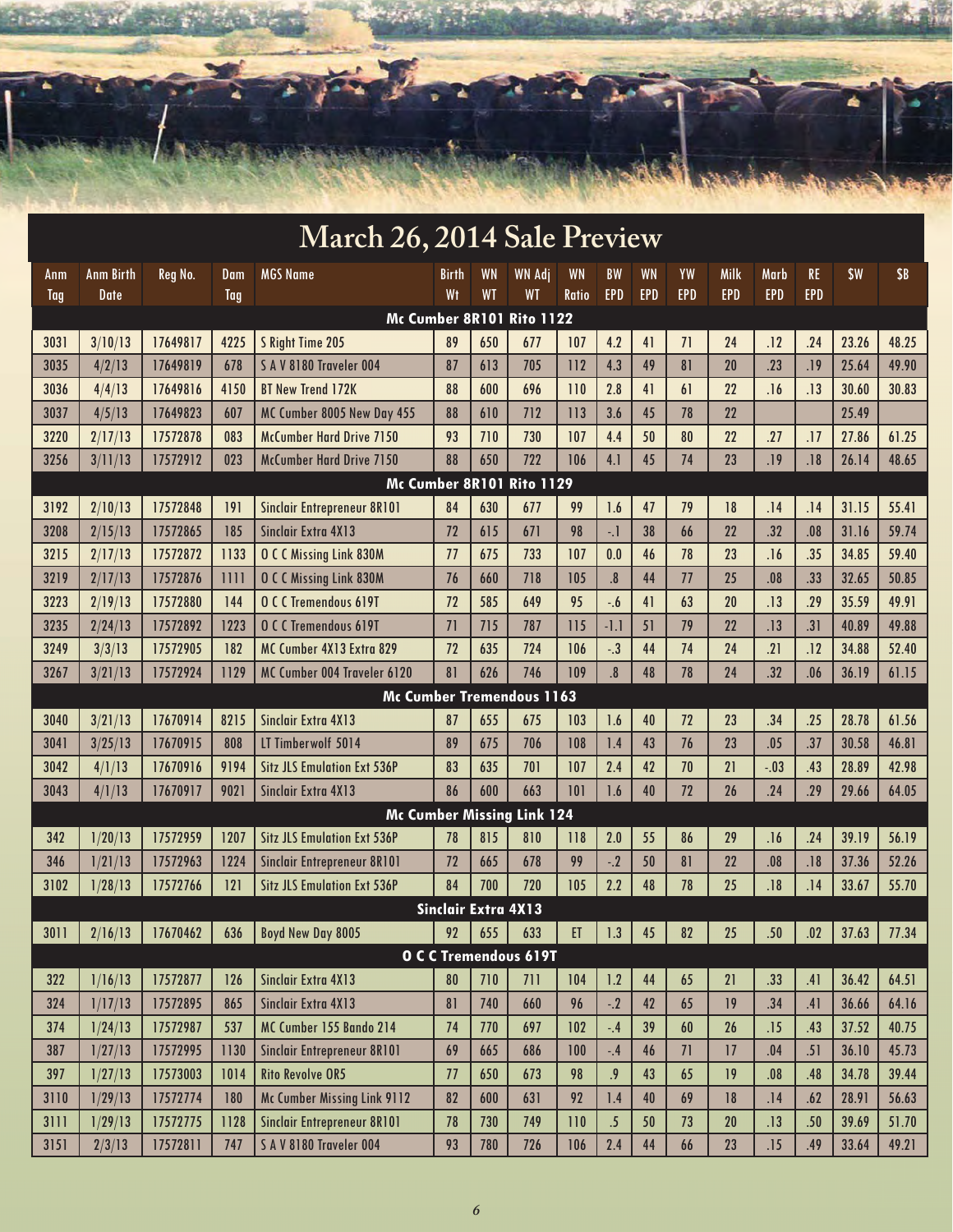

|                                    | <b>March 26, 2014 Sale Preview</b> |           |                   |                                    |             |                        |                            |                    |                         |                         |                  |                    |                    |                         |       |            |
|------------------------------------|------------------------------------|-----------|-------------------|------------------------------------|-------------|------------------------|----------------------------|--------------------|-------------------------|-------------------------|------------------|--------------------|--------------------|-------------------------|-------|------------|
| Anm<br>Tag                         | <b>Anm Birth</b><br><b>Date</b>    | Reg No.   | Dam<br><b>Tag</b> | <b>MGS Name</b>                    | Birth<br>Wt | <b>WN</b><br><b>WT</b> | <b>WN Adj</b><br><b>WT</b> | <b>WN</b><br>Ratio | <b>BW</b><br><b>EPD</b> | <b>WN</b><br><b>EPD</b> | YW<br><b>EPD</b> | Milk<br><b>EPD</b> | Marb<br><b>EPD</b> | <b>RE</b><br><b>EPD</b> | \$W   | <b>\$B</b> |
|                                    |                                    |           |                   |                                    |             |                        | Mc Cumber 4X13 Extra 829   |                    |                         |                         |                  |                    |                    |                         |       |            |
| 355                                | 1/22/13                            | 17572971  | 794               | <b>MC Cumber Tradition 383</b>     | 97          | 785                    | 710                        | 104                | 4.0                     | 45                      | 84               | 25                 | .24                | .10                     | 22.78 | 62.77      |
| 368                                | 1/23/13                            | 17572982  | 585               | <b>BT Right Time 24J</b>           | 93          | 755                    | 684                        | 100                | 3.6                     | 41                      | 74               | 26                 | .30                | .16                     | 24.21 | 60.48      |
| 370                                | 1/23/13                            | 17572984  | 7051              | <b>Leachman Right Time</b>         | 78          | 730                    | 660                        | 96                 | 1.0                     | 40                      | 73               | 25                 | .30                | 0.00                    | 31.35 | 59.87      |
| 381                                | 1/26/13                            | 17572990  | 5141              | Leachman Right Time                | 79          | 705                    | 642                        | 94                 | $\overline{\mathbf{3}}$ | 39                      | 73               | 21                 | .35                | $-.01$                  | 30.68 | 58.30      |
| 3024                               | 2/17/13                            | 17653494  | 534               | O C C Great Plains 943G            | 85          | 665                    | 644                        | ET                 | 1.2                     | 46                      | 84               | 23                 | .23                | .20                     | 35.57 | 61.33      |
| 3025                               | 2/18/13                            | 17653498  | 534               | O C C Great Plains 943G            | 86          | 685                    | 666                        | ET                 | 1.2                     | 46                      | 84               | 23                 | .23                | .20                     | 35.57 | 61.33      |
| 3026                               | 2/20/13                            | 17653503  | 534               | O C C Great Plains 943G            | 85          | 690                    | 675                        | ET                 | 1.2                     | 46                      | 84               | 23                 | .23                | .20                     | 35.57 | 61.33      |
| 3123                               | 1/31/13                            | 17572785  | 722               | <b>MC Cumber Tradition 383</b>     | 81          | 680                    | 628                        | 92                 | 1.5                     | 35                      | 64               | 22                 | .32                | .07                     | 26.53 | 52.95      |
| 3134                               | 2/1/13                             | 17572796  | 611               | <b>MC Cumber Tradition 383</b>     | 79          | 645                    | 597                        | 87                 | 1.2                     | 33                      | 60               | 25                 | .28                | .15                     | 27.39 | 57.59      |
| 3204                               | 2/14/13                            | 17572861  | 9222              | <b>Sitz JLS Emulation Ext 536P</b> | 94          | 670                    | 662                        | 97                 | 3.8                     | 40                      | 74               | 26                 | .35                | .08                     | 22.85 | 67.30      |
| <b>Sinclair Entrepreneur 8R101</b> |                                    |           |                   |                                    |             |                        |                            |                    |                         |                         |                  |                    |                    |                         |       |            |
| 312                                | 1/9/13                             | 17602767  | 748               | <b>MC Cumber Total Value 449</b>   | 85          | 820                    | 719                        | 105                | 2.7                     | 41                      | 73               | 21                 | .05                | .23                     | 25.55 | 40.73      |
| 321                                | 1/16/13                            | 17572867  | 094               | Sinclair Extra 4X13                | 80          | 740                    | 701                        | 102                | 1.9                     | 48                      | 86               | 15                 | .21                | .13                     | 27.01 | 59.44      |
| 331                                | 1/18/13                            | 17572948  | 4010              | <b>Leachman Right Time</b>         | 82          | 675                    | 605                        | 88                 | 2.7                     | 40                      | 68               | 17                 | .05                | .19                     | 25.54 | 49.28      |
| 334                                | 1/19/13                            | 17572951  | 6110              | SAV 8180 Traveler 004              | 87          | 830                    | 743                        | 109                | 2.5                     | 49                      | 78               | 17                 | .17                | .14                     | 30.47 | 50.24      |
| 337                                | 1/19/13                            | 17572954  | 894               | LT Timberwolf 5014                 | 93          | 695                    | 625                        | 91                 | 4.0                     | 45                      | 80               | 15                 | .12                | .31                     | 23.56 | 55.18      |
| 356                                | 1/22/13                            | 17572972  | 965               | Sinclair Extra 4X13                | 88          | 735                    | 682                        | 100                | 2.6                     | 46                      | 79               | 16                 | .20                | .15                     | 26.56 | 61.75      |
| 360                                | 1/22/13                            | 17572975  | 8225              | <b>Sinclair Extra 4X13</b>         | 94          | 775                    | 700                        | 102                | 3.1                     | 47                      | 79               | 16                 | .16                | $-.03$                  | 27.98 | 54.28      |
| 372                                | 1/24/13                            | 17572985  | 9164              | <b>Sitz JLS Emulation Ext 536P</b> | 95          | 735                    | 686                        | 100                | 4.3                     | 38                      | 63               | 17                 | .06                | .11                     | 20.86 | 41.62      |
| 3009                               | 2/14/13                            | 17670642  | 636               | Boyd New Day 8005                  | 76          | 660                    | 633                        | ET                 | 3.7                     | 51                      | 88               | 20                 | .05                | .27                     | 33.85 | 52.85      |
| 3022                               | 2/12/13                            | 622505201 | 498               | Boyd New Day 8005                  | 89          | 645                    | 616                        | ET                 |                         |                         |                  |                    |                    |                         |       |            |
| 3023                               | 2/16/13                            | 622505202 | 498               | Boyd New Day 8005                  | 90          | 643                    | 621                        | ET                 |                         |                         |                  |                    |                    |                         |       |            |
| 3027                               | 2/21/13                            | 622505204 | 498               | Boyd New Day 8005                  | 91          | 635                    | 623                        | ET                 |                         |                         |                  |                    |                    |                         |       |            |
| 3033                               | 3/19/13                            | 17649425  | 642               | SAV8180 Traveler 004               | 89          | 610                    | 658                        | 104                | 4.0                     | 41                      | 71               | 20                 | .13                | .10                     | 22.42 | 50.46      |
| 3106                               | 1/29/13                            | 17572770  | 979               | Sinclair Extra 4X13                | 82          | 720                    | 679                        | 99                 | 1.6                     | 47                      | 80               | 15                 | .22                | .07                     | 29.27 | 57.99      |
| 3113                               | 1/29/13                            | 17572777  | 7210              | MC Cumber 8005 New Day 455         | 80          | 750                    | 688                        | 101                | 1.7                     | 42                      | 75               | 18                 | .06                | .30                     | 27.34 | 43.86      |
| 3125                               | 1/31/13                            | 17572787  | 9199              | <b>Sitz JLS Emulation Ext 536P</b> | 90          | 700                    | 665                        | 97                 | 3.8                     | 40                      | 71               | 16                 | $-.02$             | .08                     | 20.35 | 44.61      |
| 3128                               | 1/31/13                            | 17572790  | 9008              | Sinclair Extra 4X13                | 91          | 735                    | 697                        | 102                | 3.2                     | 45                      | 79               | 19                 | .19                | .02                     | 25.31 | 55.10      |
| 3161                               | 2/4/13                             | 17572819  | 8121              | Sinclair Extra 4X13                | 92          | 770                    | 718                        | 105                | 3.3                     | 46                      | 78               | 16                 | .20                | .01                     | 27.85 | 53.27      |
| 3172                               | 2/6/13                             | 17572830  | 0164              | Sitz Rainmaker 6536                | 94          | 660                    | 662                        | 97                 | 3.9                     | 41                      | 74               | 17                 | $-.06$             | .27                     | 20.24 | 41.39      |
| 3175                               | 2/7/13                             | 17572832  | 9254              | Sinclair Extra 4X13                | 102         | 805                    | 776                        | 113                | 4.4                     | 48                      | 79               | 18                 | .20                | .06                     | 24.53 | 53.95      |
| 3176                               | 2/7/13                             | 17572833  | 6117              | Sinclair Extra 4X13                | 89          | 715                    | 673                        | 98                 | 3.2                     | 44                      | 73               | 18                 | .06                | .31                     | 26.19 | 57.28      |
| 3183                               | 2/8/13                             | 17572839  | 9023              | Boyd New Day 8005                  | 90          | 795                    | 768                        | 112                | 3.4                     | 55                      | 92               | 18                 | $-.08$             | .35                     | 28.90 | 45.50      |
| 3187                               | 2/9/13                             | 17572843  | 0101              | O C C Tremendous 619T              | 83          | 675                    | 681                        | 100                | 1.7                     | 46                      | 73               | 16                 | .06                | .32                     | 31.03 | 49.99      |
|                                    |                                    |           |                   |                                    |             |                        | Mc Cumber 4X13 Extra 975   |                    |                         |                         |                  |                    |                    |                         |       |            |
| 340                                | 1/20/13                            | 17572957  | 843               | MC Cumber 004 Traveler 6120        | 88          | 725                    | 652                        | 95                 | 2.2                     | 39                      | 72               | 25                 | .40                | $-18$                   | 26.37 | 62.84      |

#### *7*